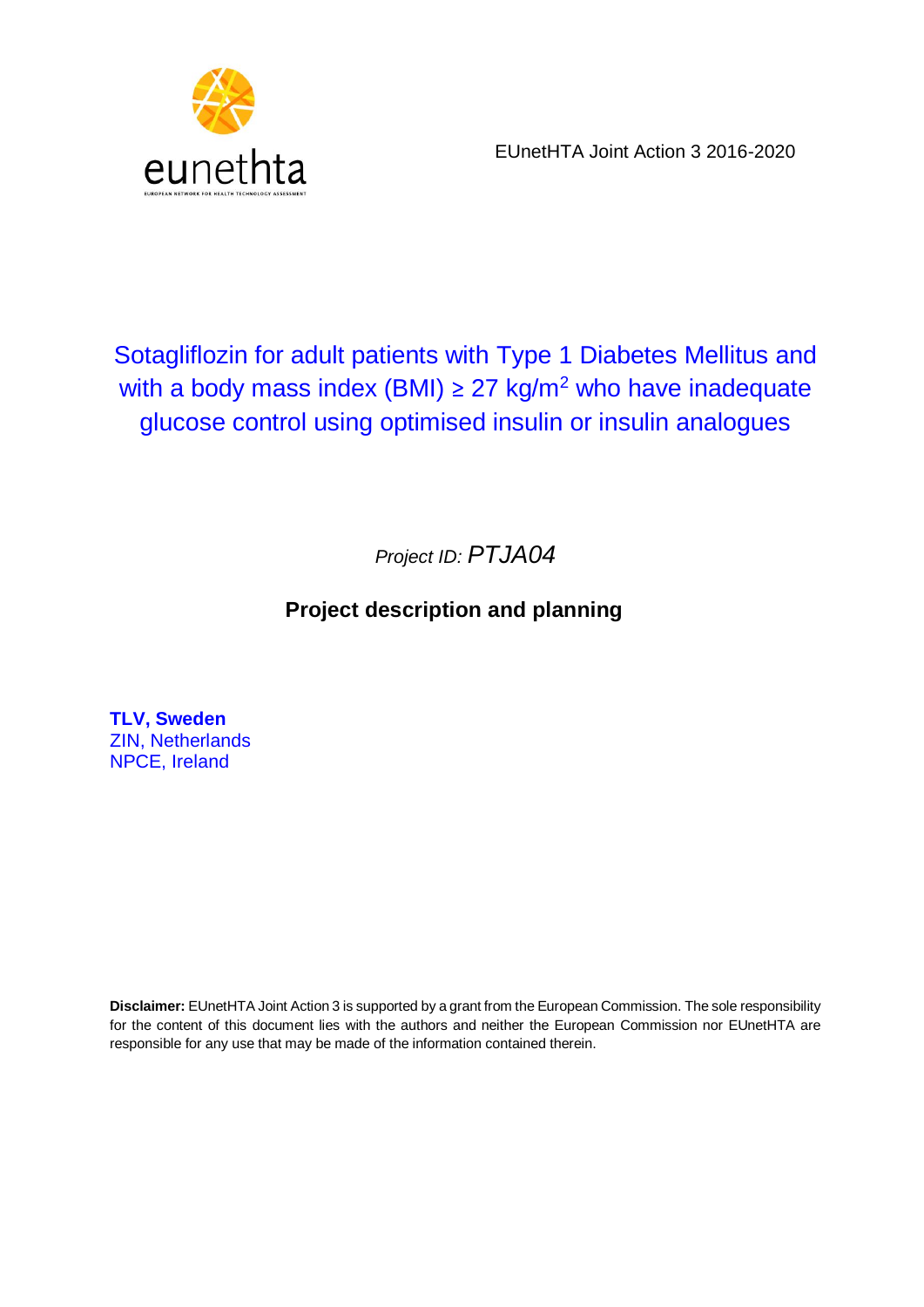# **Version Log**

| <b>Version</b><br>number | Date       | <b>Modification</b> | <b>Reason for the modification</b>                                                |
|--------------------------|------------|---------------------|-----------------------------------------------------------------------------------|
| V1                       | 31/08/18   | 1st draft           |                                                                                   |
| V2                       | 27/09/2018 | 2nd draft           | Incorporated feedback from<br>dedicated reviewers                                 |
| V3                       | 15/10/2018 | 3rd draft           | Incorporated feedback from<br>the expert, and face to face<br>meeting with Sanofi |
| Final                    | 28/02/2019 | Final version       |                                                                                   |
| Final                    | 05/03/2019 | Final version       | Publication                                                                       |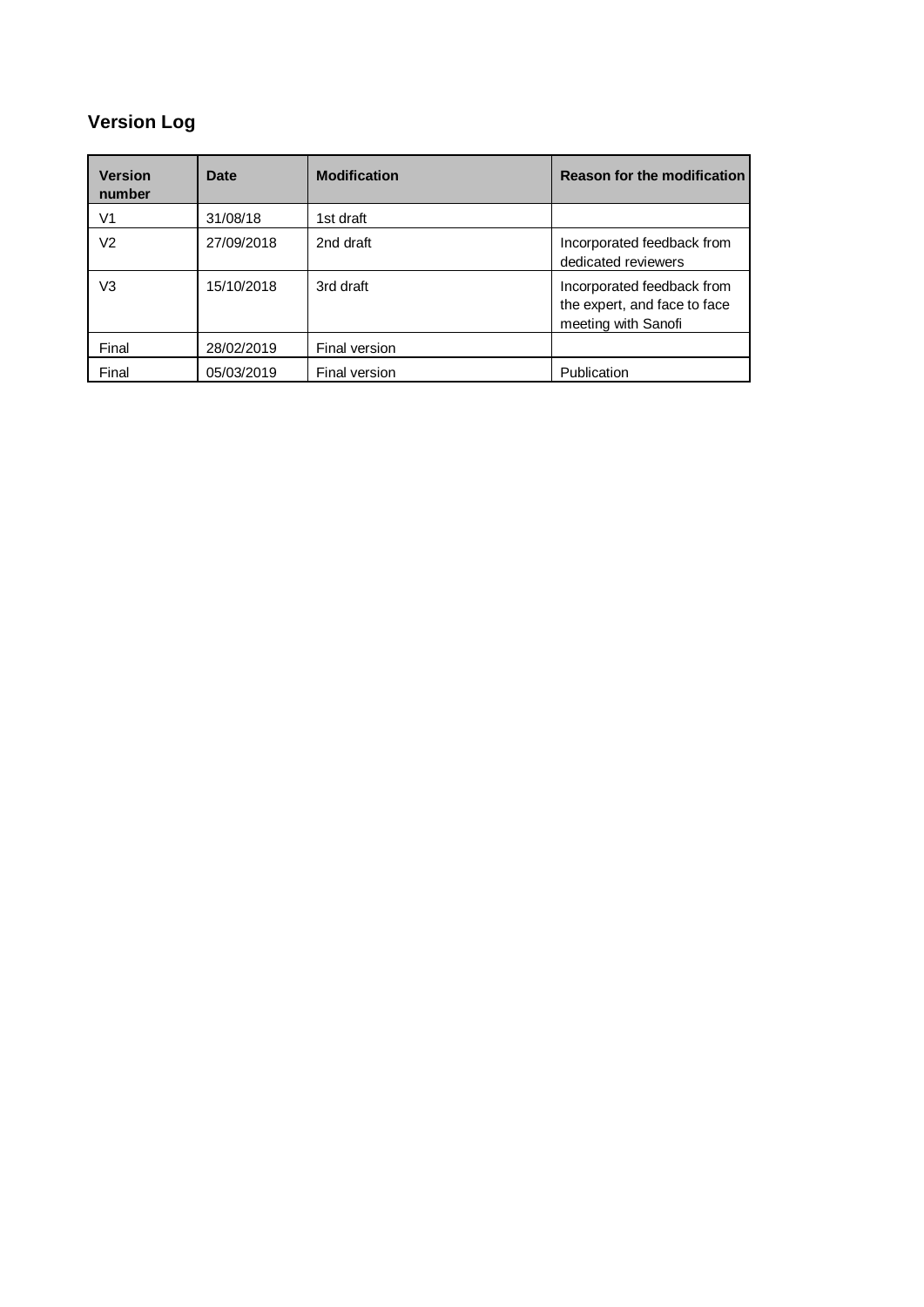#### **CONTENTS**

| $3.1\, {\rm DISEMMATION\, PLAN\,}.$                                                           |  |
|-----------------------------------------------------------------------------------------------|--|
|                                                                                               |  |
|                                                                                               |  |
| 5.2 CHECKLIST FOR POTENTIAL ETHICAL, ORGANISATIONAL, PATIENT AND SOCIAL AND LEGAL ASPECTS  18 |  |

# **List of tables**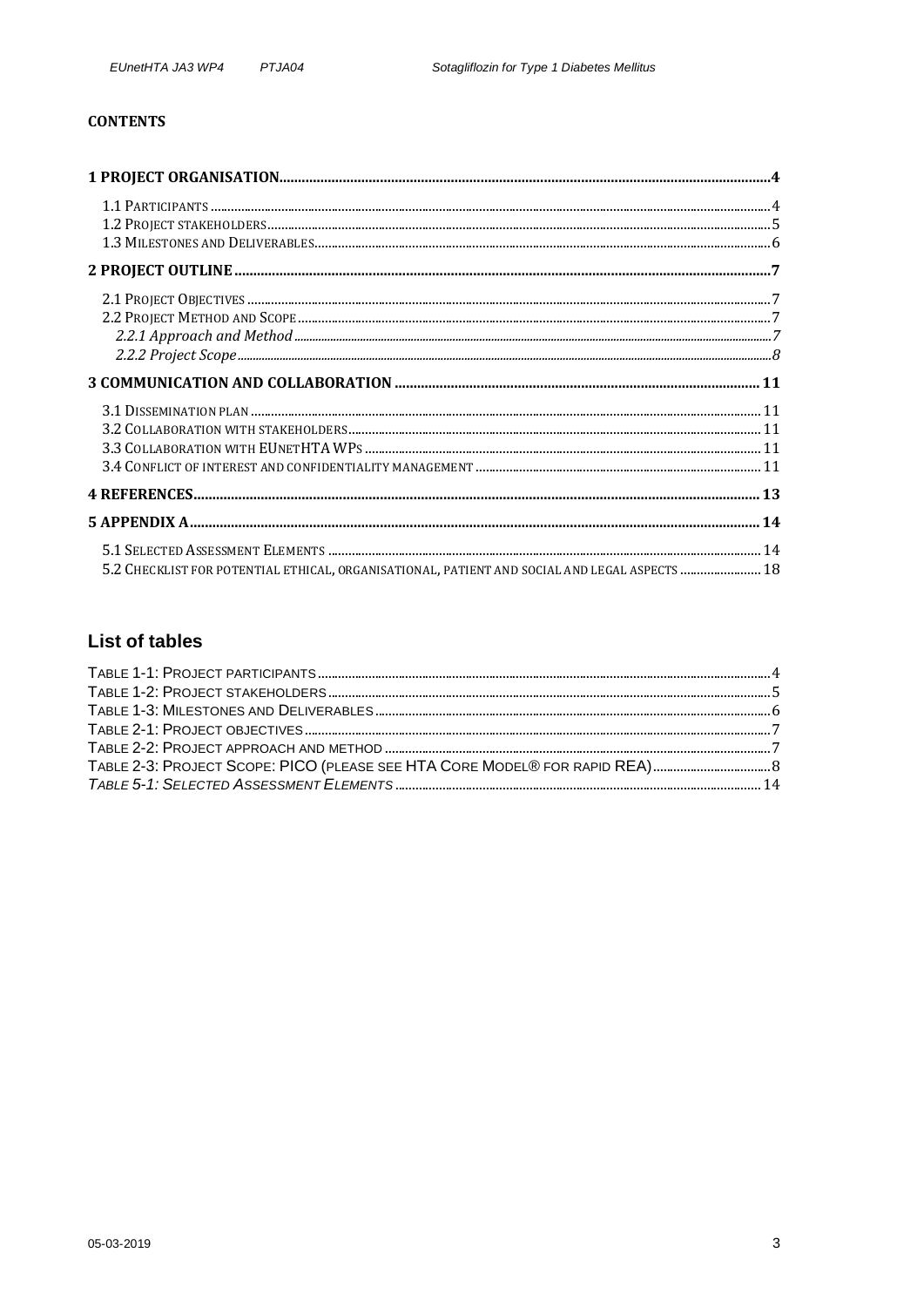# <span id="page-3-0"></span>1 Project organisation

## <span id="page-3-2"></span><span id="page-3-1"></span>**1.1 Participants**

*Table 1-1: Project participants* 

|    | <b>Agency</b>                                                                                                    | Role in the project       | <b>Country</b> | <b>Distribution of work</b>                                                                                                                                                                                                                                                                                                                                                                                                                                                                |
|----|------------------------------------------------------------------------------------------------------------------|---------------------------|----------------|--------------------------------------------------------------------------------------------------------------------------------------------------------------------------------------------------------------------------------------------------------------------------------------------------------------------------------------------------------------------------------------------------------------------------------------------------------------------------------------------|
|    | Assessment team                                                                                                  |                           |                |                                                                                                                                                                                                                                                                                                                                                                                                                                                                                            |
| 1. | The Dental and<br><b>Pharmaceutical Benefits</b><br>Agency, TLV (Tandvårds-<br>och läkemedelsförmåns-<br>verket) | Author                    | Sweden         | • Develop first draft and final<br>version of EUnetHTA project plan<br>with co-author<br>• Answer assessment elements<br>of TEC Domains<br>• Relative effectiveness and<br>safety assessment.<br>• Send "draft versions" to<br>reviewers, compile feedback from<br>reviewers and perform changes<br>according to reviewer's comments<br>• Prepare the final assessment<br>including a final summary of the<br>assessment<br>• Carry out the assessment:<br>answer assessment elements of   |
|    | Dutch National Health Care<br>Institute; ZIN (Zorginstituut<br>Nederland)                                        | Co-Author                 | Netherlands    | <b>CUR Domain</b><br>• Develop first draft and final<br>version of EUnetHTA project plan<br>with 1st author<br>• Initial literature search update<br>if needed (including national/<br>European guidelines)<br>• Responsible for supporting the<br>authors in all project phases<br>• Carry out the assessment:<br>support authors in EFF and SAF<br>Domains. Support authors in<br>Summary, Method and<br>Discussion sections.<br>• Assessment related to the<br><b>GRADE</b> methodology |
|    | National Centre for<br>Pharmacoeconomics,<br>NCPE, Ireland                                                       | Co-Author                 | Ireland        | Responsible for the indirect<br>comparison                                                                                                                                                                                                                                                                                                                                                                                                                                                 |
| 2. | AEMPS, Spain                                                                                                     | <b>Dedicated Reviewer</b> |                |                                                                                                                                                                                                                                                                                                                                                                                                                                                                                            |
| 3. | SNHTA, Switzerland                                                                                               | <b>Dedicated Reviewer</b> |                |                                                                                                                                                                                                                                                                                                                                                                                                                                                                                            |
| 4. | NVD, Latvia                                                                                                      | <b>Dedicated Reviewer</b> |                |                                                                                                                                                                                                                                                                                                                                                                                                                                                                                            |
| 5. | INFARMED, Portugal                                                                                               | <b>Dedicated Reviewer</b> |                |                                                                                                                                                                                                                                                                                                                                                                                                                                                                                            |
| 6. | AOTMiT, Poland                                                                                                   | <b>Dedicated Reviewer</b> |                |                                                                                                                                                                                                                                                                                                                                                                                                                                                                                            |
| 7. | EOF, Greece                                                                                                      | Observer                  |                |                                                                                                                                                                                                                                                                                                                                                                                                                                                                                            |
| 8. | HIS(SMC), Scotland                                                                                               | Observer                  |                |                                                                                                                                                                                                                                                                                                                                                                                                                                                                                            |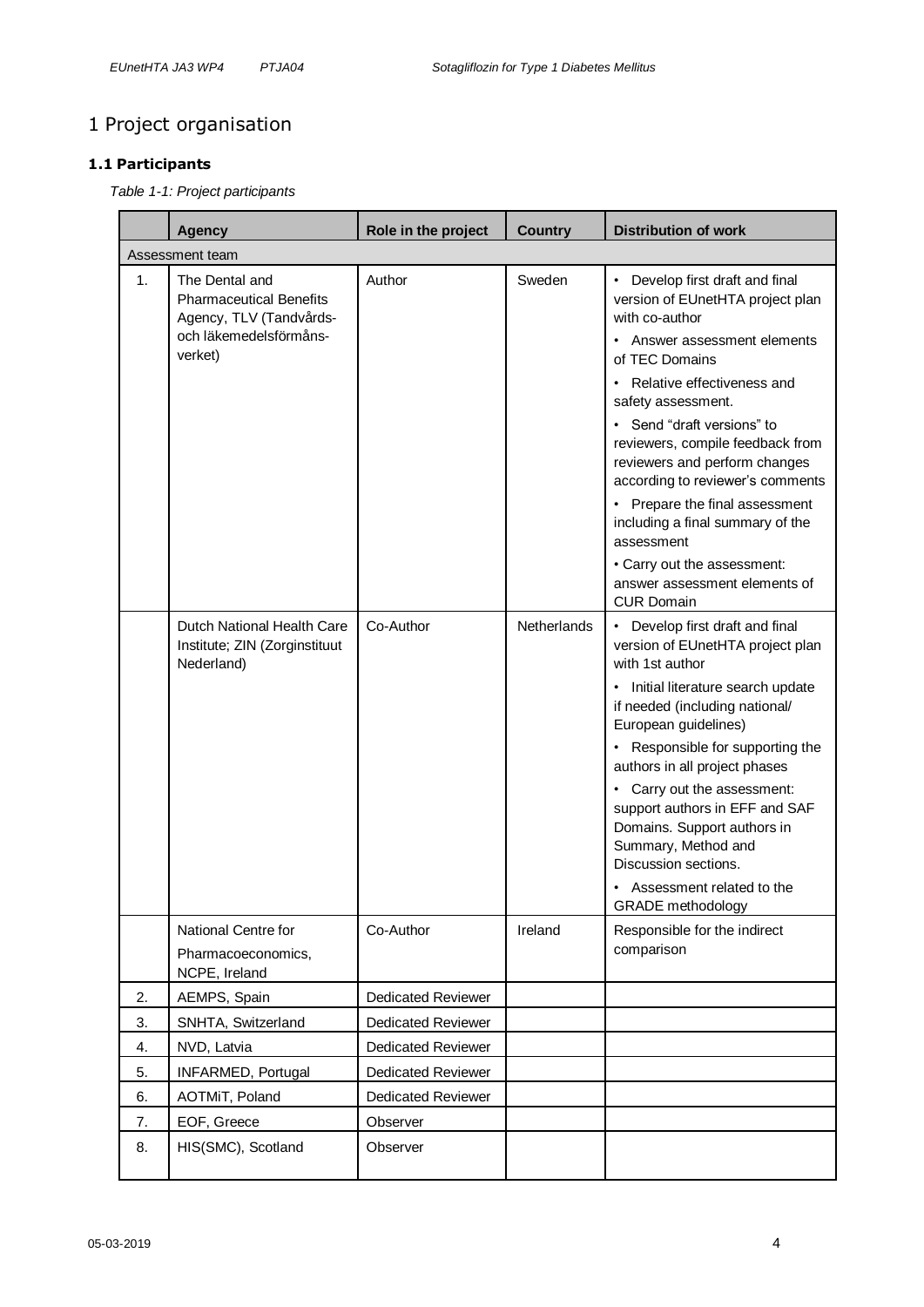|     | Contributors                                                                                                                     |                       |                            |                                                                                |
|-----|----------------------------------------------------------------------------------------------------------------------------------|-----------------------|----------------------------|--------------------------------------------------------------------------------|
| 9.  | Mats Eliasson, Professor i<br>medicin, Institutionen för<br>folkhälsa och klinisk<br>medicin, Umeå Universitet,<br>Luleå, Sweden | External expert       |                            |                                                                                |
| 10. | ЪC.                                                                                                                              | <b>Medical Editor</b> |                            |                                                                                |
| 11. | Zorginstituut Nederland<br>[ZIN]                                                                                                 | Project Manager       | <b>Netherlands</b><br>[NL] | Coordination between involved<br>parties throughout the<br>assessment duration |

#### <span id="page-4-1"></span><span id="page-4-0"></span>**1.2 Project stakeholders**

*Table 1-2: Project stakeholders*

| Organisation                  | Role in the project  |
|-------------------------------|----------------------|
| Sanofi                        | Manufacturer [MAH]   |
| University, Sunderby hospital | External expert      |
| Diabetes UK                   | Patient organisation |
| FEDE Spain                    | Patient organisation |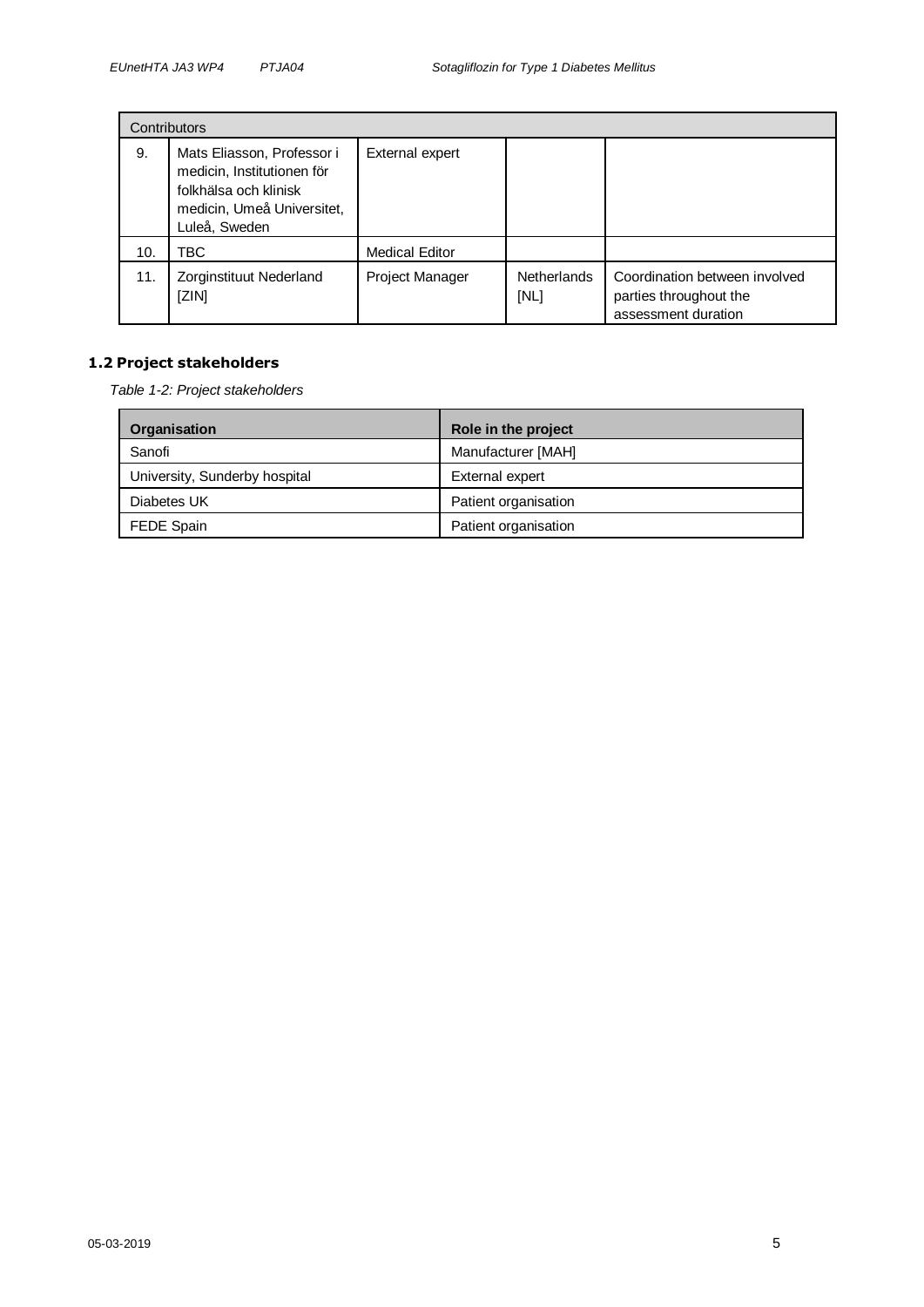#### <span id="page-5-1"></span><span id="page-5-0"></span>**1.3 Milestones and Deliverables**

*Table 1-3: Milestones and Deliverables*

| <b>Milestones/Deliverables</b>                                                            | <b>Start date</b> | <b>End date</b>             |  |
|-------------------------------------------------------------------------------------------|-------------------|-----------------------------|--|
| <b>Project duration</b>                                                                   | 28/05/2018        | $~105/06/2019$ <sup>a</sup> |  |
| Expression of interest of manufacturer                                                    |                   | 05/28/2018                  |  |
| Team building (including identification of external experts and patients)                 | 31/05/2018        | 14/06/2018                  |  |
| Scoping phase                                                                             | 28/05/2018        | 28/01/2019                  |  |
| Scoping and development of draft Project Plan incl. preliminary PICO                      | 28/06/2018        | 11/09/2018                  |  |
| Share the preliminary PICO with MAH, external experts (and patients)                      | 1/09/2018         | 06/09/2018                  |  |
| Share the preliminary PICO with WP4 partners on the intranet, to ask for<br>input on PICO | 7/09/2018         | 13/09/2018                  |  |
| Pre-scoping e-meeting with the assessment team                                            | 21/09/2018        | 21/09/2018                  |  |
| Scoping F2F meeting with manufacturer(s)                                                  | 28/09/2018        | 28/09/2018                  |  |
| Amendment of draft Project Plan & final Project Plan available                            | 1/10/2018         | 28/02/2019                  |  |
| Completion of Submission file template by manufacturer(s)                                 | 05/02/2019        |                             |  |
| CHMP opinion                                                                              | 28/02/2019        |                             |  |
| <b>Assessment phase</b>                                                                   | 27/02/2019        | $~105/06/2019$ <sup>a</sup> |  |
| <b>Grace period</b>                                                                       | <b>TBD</b>        | <b>TBD</b>                  |  |
| Writing first draft rapid assessment                                                      | 27/02/2019        | 09/04/2019                  |  |
| Review by dedicated reviewer(s)                                                           | 09/04/2019        | 19/04/2019                  |  |
| Writing second draft rapid assessment<br>23/04/2019                                       |                   | 03/05/2019                  |  |
| Medical editing of second draft rapid assessment                                          | 09/05/2019        | 13/05/2019                  |  |
| Review by $\geq 2$ external clinical experts and fact check by manufacturers              | 13/05/2019        | 17/05/2019                  |  |
| Writing third draft rapid assessment                                                      | 17/05/2019        | 03/06/2019                  |  |
| Formatting                                                                                | 03/06/2019        | 05/06/2019                  |  |
| Final version of rapid assessment                                                         |                   | $-05/06/2019$ <sup>a</sup>  |  |

*<sup>a</sup> Timelines will change slightly, due to the need of a grace period to adjust the submission file to the suggested label change by CHMP.*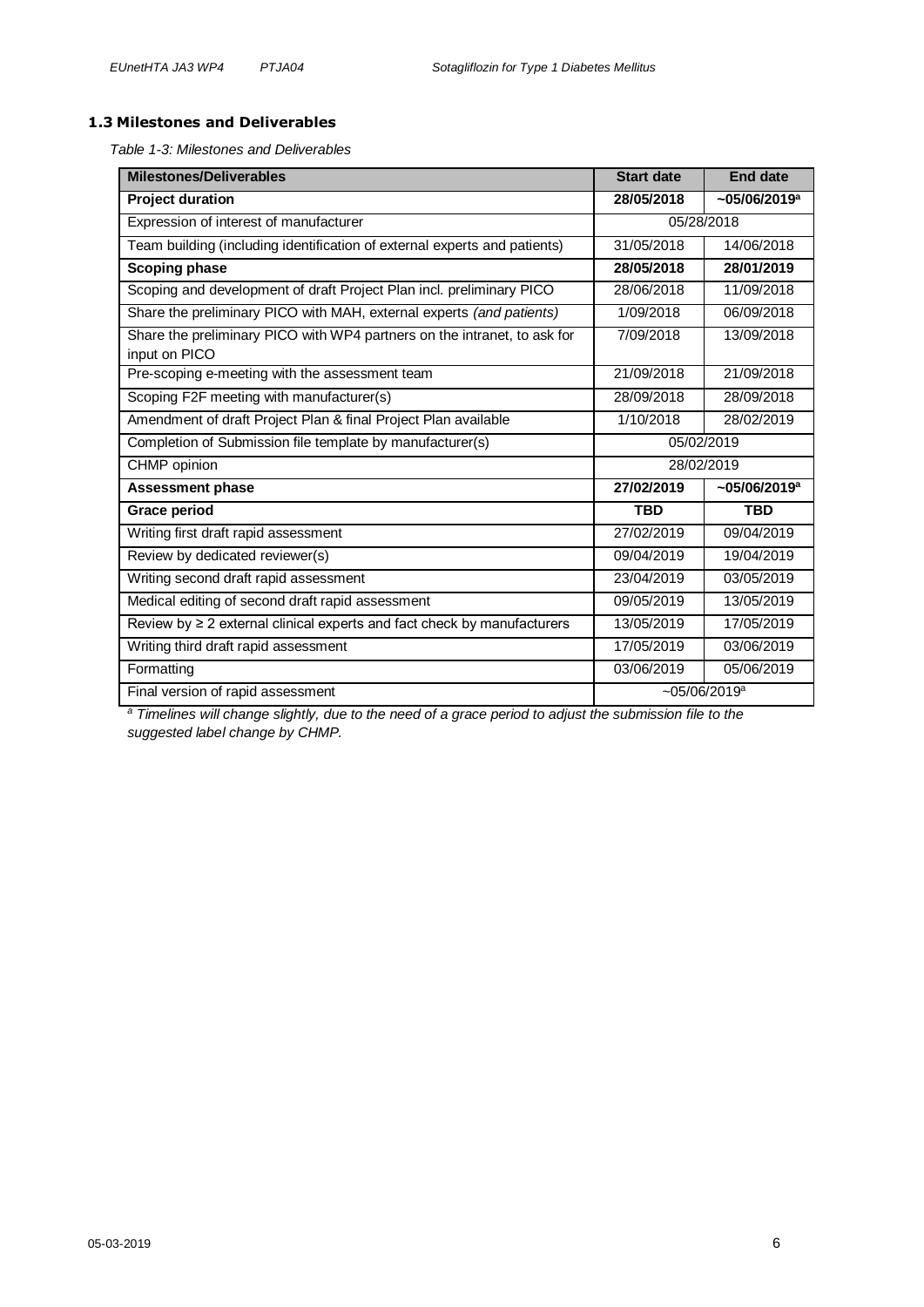# <span id="page-6-0"></span>2 Project Outline

#### <span id="page-6-1"></span>**2.1 Project Objectives**

The rationale of this assessment is to collaboratively produce structured (rapid) core HTA information on pharmaceutical technologies. In addition, the aim is to apply those collaboratively produced assessments in the national or regional context*.* 

<span id="page-6-4"></span>*Table 2-1: Project objectives* 

| List of project objectives                                                                                                | Indicator (and target)                                                                                     |
|---------------------------------------------------------------------------------------------------------------------------|------------------------------------------------------------------------------------------------------------|
| To jointly produce health technology<br>assessments that are fit for purpose, of high<br>quality, of timely availability. | Production of 1 (rapid) relative effectiveness<br>assessment (REA).                                        |
| To apply this jointly produced assessment into<br>local (e.g. regional or national) context.                              | Production of ≥2 local (e.g. national or regional)<br>reports based on the jointly produced<br>assessment. |

This rapid assessment addresses the research questions whether Zynquista® (sotagliflozin) as add-on therapy for adult patients with Type 1 diabetes mellitus with a Body Mass Index (BMI) ≥ 27 kg/m<sup>2</sup> who have inadequate glucose control using optimised therapy with insulin or insulin analogues is more effective and/or safer than optimised insulin monotherapy alone, and to assess the relative effectiveness / safety of sotagliflozin as compared to any SGLT-2-inhibitor in this setting.

#### <span id="page-6-2"></span>**2.2 Project Method and Scope**

#### <span id="page-6-5"></span><span id="page-6-3"></span>*2.2.1 Approach and Method*

*Table 2-2: Project approach and method*

#### **Project approach and method**

#### Planned literature search strategy

For Effectiveness (EFF) and Safety (SAF) domains, a systematic literature search in MEDLINE, EMBASE and Cochrane Library will be performed. Search terms include type 1 diabetes mellitus, sotagliflozin, insulin, and any SGLT-2-inhibitor (unrestricted search period).

Hand searches (from reference lists of relevant studies) will also be carried out. The following clinical trials registries: ClinicalTrials.gov (http://www.clinicaltrials.gov/), WHO International Clinical Trials Registry Platform (http://apps.who.int/trialsearch/Default.aspx) and EU Clinical Trials Register (https://www.clinicaltrialsregister.eu/) will be searched in as well for registered ongoing clinical trials and observational studies (the latter might be relaxant for the safety domain).

Relevant references will be screened and assessed for eligibility independently by two reviewers. References will be included or excluded according to the overall research question, Population-Intervention-Control-Outcome (PICO)-scheme (as described in Project Scope), study design, and presented according to the PRISMA Statement.

Evidence included in the Manufacturer's submission file will be checked for completeness and accuracy against published literature from the literature search above and EMA and FDA pages/databases (1). If the electronic search is older than 6 months the search will be updated. If needed questions related to treatment will be sent to clinical experts at TLV or the other authorities.

The submission will be evaluated by the assessment team, see table 1.

The selection of assessment elements will be based on the EUnetHTA Core Model Application for Rapid Relative Effectiveness (REA) Assessments (4.2). The Checklist for potential ethical, organisational, patient and social and legal aspects of the HTA Core Model for rapid REA will be filled in as well. The selected issues (generic questions) will be translated into actual research questions (answerable questions).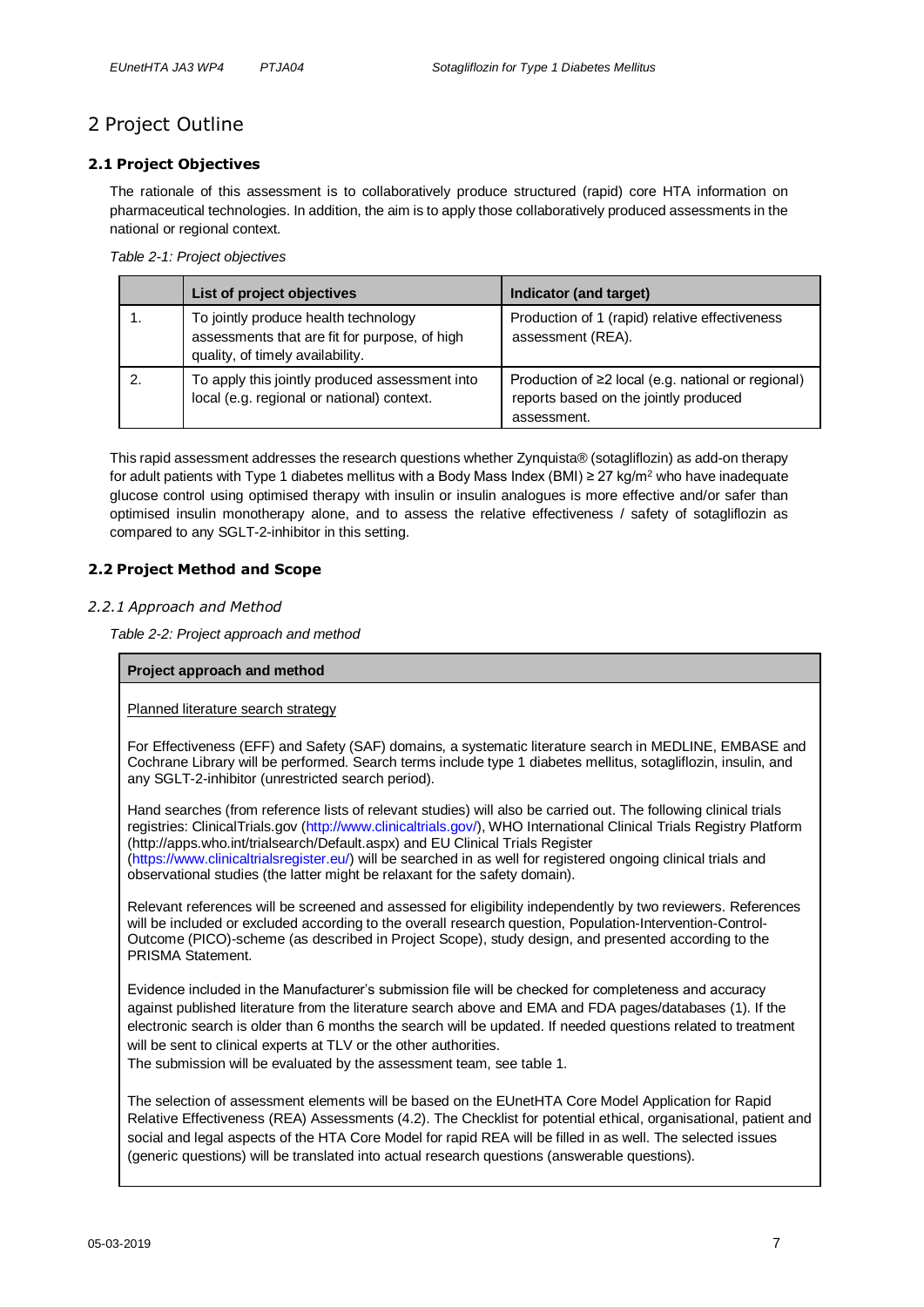For Description and technical characteristics of technology (TEC) and Health problem and current use of technology (CUR) domains no quality assessment tool will be used, but multiple sources will be used in order to validate the individual sources. Descriptive analysis will be performed on the information sources. The completed part of EUnetHTA submission file from the manufacturer will be used as starting point.

The risk of bias of included RCTs will be evaluated independently by two reviewers according to the Cochrane risk of bias assessment approach and the EUnetHTA Guideline for Internal validity. In case of divergences, this will be discussed in the presence of a third reviewer.

Study and outcomes validity and level of evidence will be assessed according to the EUnetHTA guidelines (2) (3) (4). The Cochrane Risk of bias tool will be used on study and outcome level. The quality of the body of evidence will be assessed using GRADE (Grading of Recommendations, Assessment, Development and Evaluation). If deemed necessary, relevant subgroup analyses, as well as indirect comparisons (through network meta-analysis or another suitable method) will be assessed especially for the most important outcomes. If included, indirect evidence on outcomes will be assessed by using the GRADE Working Group approach for rating the quality of treatment effect estimates from network meta-analysis [**5**], and evaluation of the network meta-analysis will be based on the principles described in the EUnetHTA Guideline on Direct and indirect comparisons [**6**].

#### <span id="page-7-0"></span>*2.2.2 Project Scope*

The EUnetHTA Guidelines, available at [http://www.eunethta.eu/eunethta-guidelines,](http://www.eunethta.eu/eunethta-guidelines) need to be consulted throughout the assessment process.

| <b>Description</b>  | <b>Project Scope</b>                                                                                                                                                                                                                                                                                                                                                                                                                                                                                                                                                                                                                                                                                                     |  |  |
|---------------------|--------------------------------------------------------------------------------------------------------------------------------------------------------------------------------------------------------------------------------------------------------------------------------------------------------------------------------------------------------------------------------------------------------------------------------------------------------------------------------------------------------------------------------------------------------------------------------------------------------------------------------------------------------------------------------------------------------------------------|--|--|
| <b>Population</b>   | Add-on treatment of patients ≥ 18 years old, with Type 1 diabetes mellitus with a Body Mass<br>Index (BMI) $\geq$ 27 kg/m <sup>2</sup> , who have failed to achieve adequate glycaemic control despite<br>using optimised therapy <sup>1</sup> with insulin or insulin analogues <sup>2</sup> .<br>Type 1 diabetes mellitus<br>$\bullet$<br>ICD-10: E10.xx<br>MeSH terms: Diabetes Mellitus, Type 1<br>$\bullet$<br><sup>1</sup> Inadequate blood glucose control as defined in the clinical trials should be compared to<br>definitions in European guidelines and also with possible differences from different national<br>guidelines highlighted. According to European guidelines, inadequate blood glucose control |  |  |
|                     | can be defined as an individualised target not met (in general above 7%, 53 mmol/l, for<br>HbA1c, if not prevented by symptomatic hypoglycaemia) after an insulin titration period.                                                                                                                                                                                                                                                                                                                                                                                                                                                                                                                                      |  |  |
|                     | <sup>2</sup> The insulin regimen and used in the clinical trials (e.g. number of injections, type of insulin,<br>number of international units per kg/day, use of continuous subcutaneous delivery [CSI]<br>versus multiple daily injections [MDI; basal/bolus versus mixed insulin]) should be compared<br>with European and relevant national guidelines, with possible deviations highlighted.                                                                                                                                                                                                                                                                                                                        |  |  |
|                     | Subgroup analysis with respect to insulin regimen (add-on to MDI and add-on to CSI with<br>type of CSI defined (which includes stand-alone or in conjunction with continuous glucose<br>monitoring or flash glucose monitoring).                                                                                                                                                                                                                                                                                                                                                                                                                                                                                         |  |  |
| <b>Intervention</b> | Sotagliflozin (200 mg or 400 mg daily), administered orally, add-on to optimised insulin<br>therapy.                                                                                                                                                                                                                                                                                                                                                                                                                                                                                                                                                                                                                     |  |  |
|                     | Sotagliflozin is a small molecule dual inhibitor of SGLT1 and SGLT2 (Sodium-glucose co-<br>transporter) that improves glycaemic and metabolic control.                                                                                                                                                                                                                                                                                                                                                                                                                                                                                                                                                                   |  |  |

<span id="page-7-1"></span>*Table 2-3: Project Scope: PICO (please see HTA Core Model® for rapid REA)*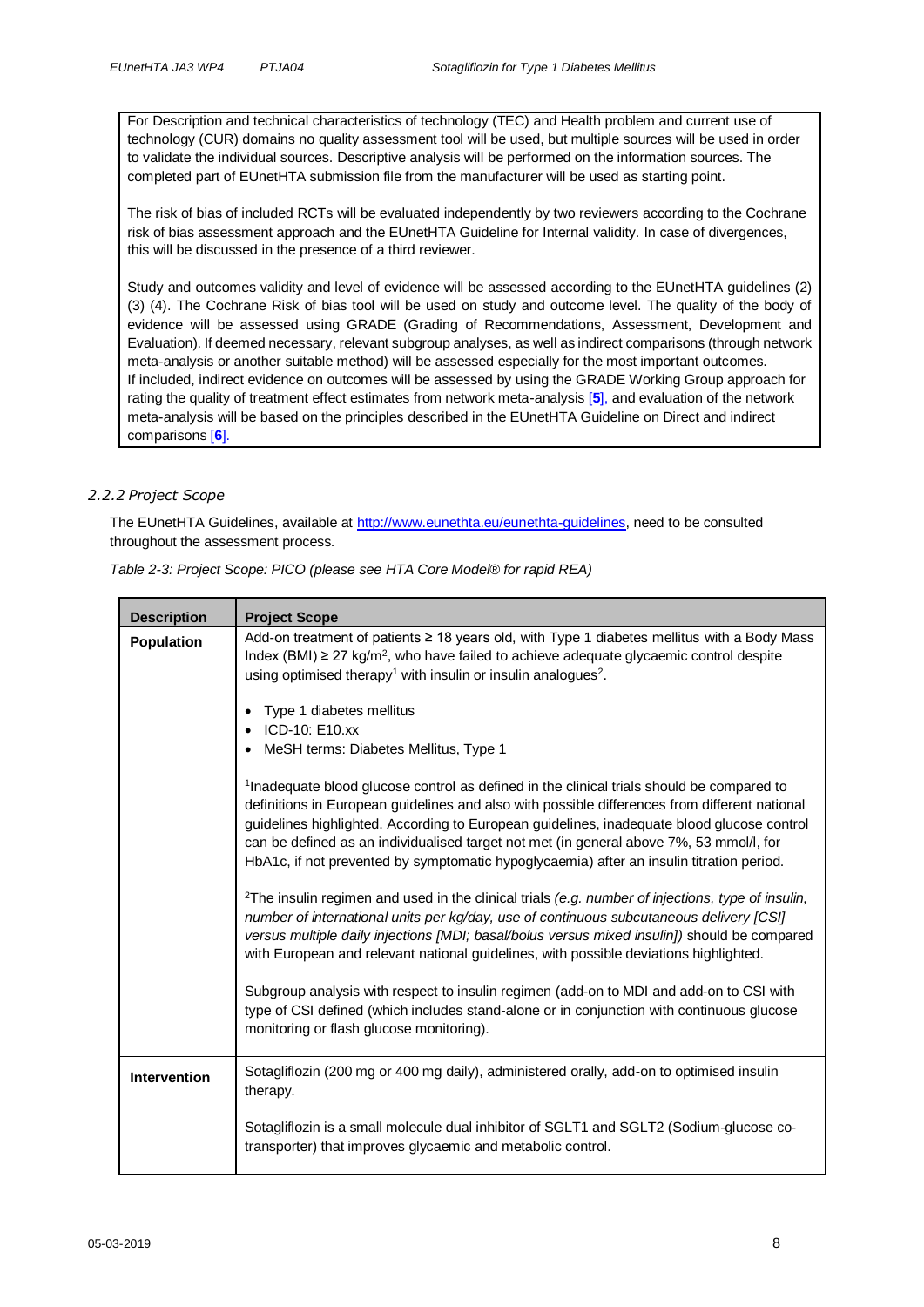| Comparison      | Sotagliflozin (200 mg or 400 mg) versus placebo                                                                                                                                                                            |                                                                                                                      |                                                                                                                                                                                                                                                                                                                                                                                                                                                                                                                                                                                                                                                        |
|-----------------|----------------------------------------------------------------------------------------------------------------------------------------------------------------------------------------------------------------------------|----------------------------------------------------------------------------------------------------------------------|--------------------------------------------------------------------------------------------------------------------------------------------------------------------------------------------------------------------------------------------------------------------------------------------------------------------------------------------------------------------------------------------------------------------------------------------------------------------------------------------------------------------------------------------------------------------------------------------------------------------------------------------------------|
|                 | Sotagliflozin (200 mg or 400 mg) versus any SGLT-2-inhibitor                                                                                                                                                               |                                                                                                                      |                                                                                                                                                                                                                                                                                                                                                                                                                                                                                                                                                                                                                                                        |
|                 |                                                                                                                                                                                                                            |                                                                                                                      | Rationale: Comparators are chosen according to those listed in the evidence-based clinical<br>guidelines [ESC 2013; NICE 2016; Royal College of Physicians 2008; Scottish<br>Intercollegiate Guidelines Network, 2018; World Health Organization 2011;], the<br>recommendations from the relevant HTAs, and the EUnetHTA guidelines [2]                                                                                                                                                                                                                                                                                                                |
| <b>Outcomes</b> | <b>EFF and SAF domain:</b>                                                                                                                                                                                                 |                                                                                                                      |                                                                                                                                                                                                                                                                                                                                                                                                                                                                                                                                                                                                                                                        |
|                 | Crucial endpoints:                                                                                                                                                                                                         |                                                                                                                      |                                                                                                                                                                                                                                                                                                                                                                                                                                                                                                                                                                                                                                                        |
|                 | 2012/2018)<br>٠<br>٠<br>Mortality (EFF and SAF)<br>• Health-related quality of life (EFF)*<br>○ EQ5D for generic health status<br>• Severe Adverse Events (incidence and number) (SAF)<br>ketoacidosis explained) (SAF)    | Absolute change from base line,<br>hypoglycaemia or diabetic ketoacidosis),<br>o Disease-specific HRQoL measurements | Microvascular / macrovascular complications if available, if not (EFF):<br>○ Surrogate endpoint HbA1c, measured over at least 26 weeks [EMA guideline<br>Proportion of patients with HbA1c <53 mmol/mol (7%)*,<br>Proportion of patients with HbA1c < 70 mmol/mol,<br>Net benefit (HbA1c <53 mmol/mol (<7%) and no episode of severe<br>o Diabetes treatment satisfaction score change from base line.<br>Hypoglycaemia (incidence and number, by severity [level 1, 2, 3])* (SAF)<br>• Adverse Events leading to discontinuation (incidence and number) (SAF)<br>• Diabetic Ketoacidosis (incidence and number; definition and validation of diabetic |
|                 | Important endpoints:                                                                                                                                                                                                       |                                                                                                                      |                                                                                                                                                                                                                                                                                                                                                                                                                                                                                                                                                                                                                                                        |
|                 | • Change from base line in body weight (EFF)<br>Change from base line in fasting plasma glucose (EFF)<br>Change from base line in postprandial plasma glucose (EFF)<br>Time in range (EFF)<br>Most frequent Adverse Events |                                                                                                                      | • Change in cardiovascular risk factors (e.g. serum lipids and blood pressure) (EFF)<br>Insulin change from baseline (basal, bolus, total dose (IU)/day) (EFF)                                                                                                                                                                                                                                                                                                                                                                                                                                                                                         |
|                 | *Outcomes related to issues particularly emphasised by patient organisations.                                                                                                                                              |                                                                                                                      |                                                                                                                                                                                                                                                                                                                                                                                                                                                                                                                                                                                                                                                        |
|                 | Classification of hypoglycaemia [7]                                                                                                                                                                                        |                                                                                                                      |                                                                                                                                                                                                                                                                                                                                                                                                                                                                                                                                                                                                                                                        |
|                 | Level                                                                                                                                                                                                                      | Glycemic criteria                                                                                                    | <b>Description</b>                                                                                                                                                                                                                                                                                                                                                                                                                                                                                                                                                                                                                                     |
|                 |                                                                                                                                                                                                                            |                                                                                                                      | Sufficiently low for treatment with fast-acting                                                                                                                                                                                                                                                                                                                                                                                                                                                                                                                                                                                                        |
|                 | Hypoglycemia alert                                                                                                                                                                                                         | ≤70 mg/dL (3.9                                                                                                       | carbohydrate and dose adjustment of glucose-                                                                                                                                                                                                                                                                                                                                                                                                                                                                                                                                                                                                           |
|                 | value (level 1)                                                                                                                                                                                                            | mmol/L)                                                                                                              | lowering therapy                                                                                                                                                                                                                                                                                                                                                                                                                                                                                                                                                                                                                                       |
|                 | Clinically significant                                                                                                                                                                                                     | <54 mg/dL (3.0                                                                                                       | Sufficiently low to indicate serious, clinically                                                                                                                                                                                                                                                                                                                                                                                                                                                                                                                                                                                                       |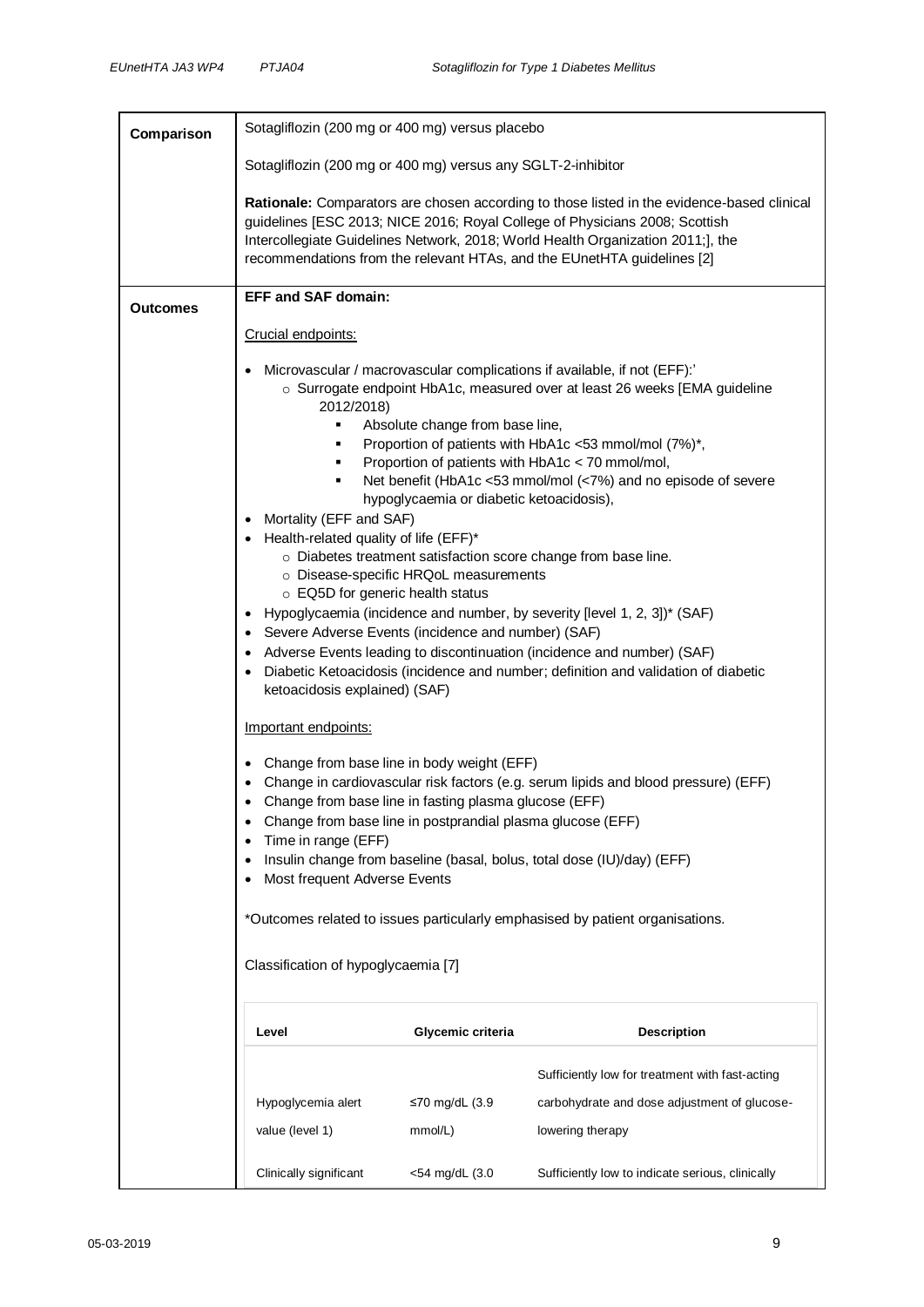|                     | hypoglycemia (level 2)                                                                                                                                                                                                                                  | mmol/L)           | important hypoglycaemia                                                                                                                                                                                                                                                                                                                                                                                                                                                                                                                                                                                                                                                                                                                                                                                                                                                                                                                                                                                                                   |
|---------------------|---------------------------------------------------------------------------------------------------------------------------------------------------------------------------------------------------------------------------------------------------------|-------------------|-------------------------------------------------------------------------------------------------------------------------------------------------------------------------------------------------------------------------------------------------------------------------------------------------------------------------------------------------------------------------------------------------------------------------------------------------------------------------------------------------------------------------------------------------------------------------------------------------------------------------------------------------------------------------------------------------------------------------------------------------------------------------------------------------------------------------------------------------------------------------------------------------------------------------------------------------------------------------------------------------------------------------------------------|
|                     |                                                                                                                                                                                                                                                         |                   | Hypoglycemia associated with severe cognitive                                                                                                                                                                                                                                                                                                                                                                                                                                                                                                                                                                                                                                                                                                                                                                                                                                                                                                                                                                                             |
|                     | Severe hypoglycemia                                                                                                                                                                                                                                     | No specific       | impairment requiring external assistance for                                                                                                                                                                                                                                                                                                                                                                                                                                                                                                                                                                                                                                                                                                                                                                                                                                                                                                                                                                                              |
|                     | (level 3)                                                                                                                                                                                                                                               | glucose threshold | recovery                                                                                                                                                                                                                                                                                                                                                                                                                                                                                                                                                                                                                                                                                                                                                                                                                                                                                                                                                                                                                                  |
|                     | relevant outcome measure should be discussed/described                                                                                                                                                                                                  |                   | Rationale: Outcomes are selected based on outcome availability defined by the study<br>design of the relevant studies, and on the recommendations from the relevant HTAs, clinical<br>guidelines and the EUnetHTA Guidelines on Clinical and Surrogate Endpoints and Safety.<br>The result of the patient survey for this assessment is also to be taken into account in the<br>selection of relevant outcomes. In addition to appropriate statistical analysis, the clinical<br>relevance of minor changes in outcome measures should be considered (e.g. EMA has<br>defined when a change in HbA1c is clinically relevant from a non-inferiority perspective.)<br>Outcomes should generally be clinically relevant and applicable in suitable cost<br>effectiveness modelling, particularly for the ones for which treatment benefits are claimed.<br>Outcomes should also be coupled and discussed in relation to treatment goals in available<br>guidelines and an association/correlation between a surrogate outcome and a patient- |
| <b>Study design</b> | <b>EFF</b> domain:                                                                                                                                                                                                                                      |                   |                                                                                                                                                                                                                                                                                                                                                                                                                                                                                                                                                                                                                                                                                                                                                                                                                                                                                                                                                                                                                                           |
|                     | If suitable evidence syntheses (systematic reviews [SRs]/HTA reports) are available:<br>Evidence syntheses (SRs/HTA reports) and<br>Primary studies (as described in next bullet) published after the last search date of the<br>latest SR/HTA document |                   |                                                                                                                                                                                                                                                                                                                                                                                                                                                                                                                                                                                                                                                                                                                                                                                                                                                                                                                                                                                                                                           |
|                     | If suitable evidence syntheses (SRs/HTA reports) are NOT available:<br>Randomised controlled trials                                                                                                                                                     |                   |                                                                                                                                                                                                                                                                                                                                                                                                                                                                                                                                                                                                                                                                                                                                                                                                                                                                                                                                                                                                                                           |
|                     | <b>SAF domain:</b>                                                                                                                                                                                                                                      |                   |                                                                                                                                                                                                                                                                                                                                                                                                                                                                                                                                                                                                                                                                                                                                                                                                                                                                                                                                                                                                                                           |
|                     | If suitable evidence syntheses (SRs/HTA reports) are available:<br>• Evidence syntheses (SRs/HTA reports) and<br>latest SR/HTA document                                                                                                                 |                   | Primary studies (as described in next bullets) published after the last search date of the                                                                                                                                                                                                                                                                                                                                                                                                                                                                                                                                                                                                                                                                                                                                                                                                                                                                                                                                                |
|                     | If suitable evidence syntheses (SRs/HTA reports) are NOT available:<br>Randomised controlled trials<br>$\bullet$<br>Non-randomised controlled trials<br>$\bullet$<br>Observational studies<br>$\bullet$                                                 |                   |                                                                                                                                                                                                                                                                                                                                                                                                                                                                                                                                                                                                                                                                                                                                                                                                                                                                                                                                                                                                                                           |
|                     | Only English language studies will be included.                                                                                                                                                                                                         |                   |                                                                                                                                                                                                                                                                                                                                                                                                                                                                                                                                                                                                                                                                                                                                                                                                                                                                                                                                                                                                                                           |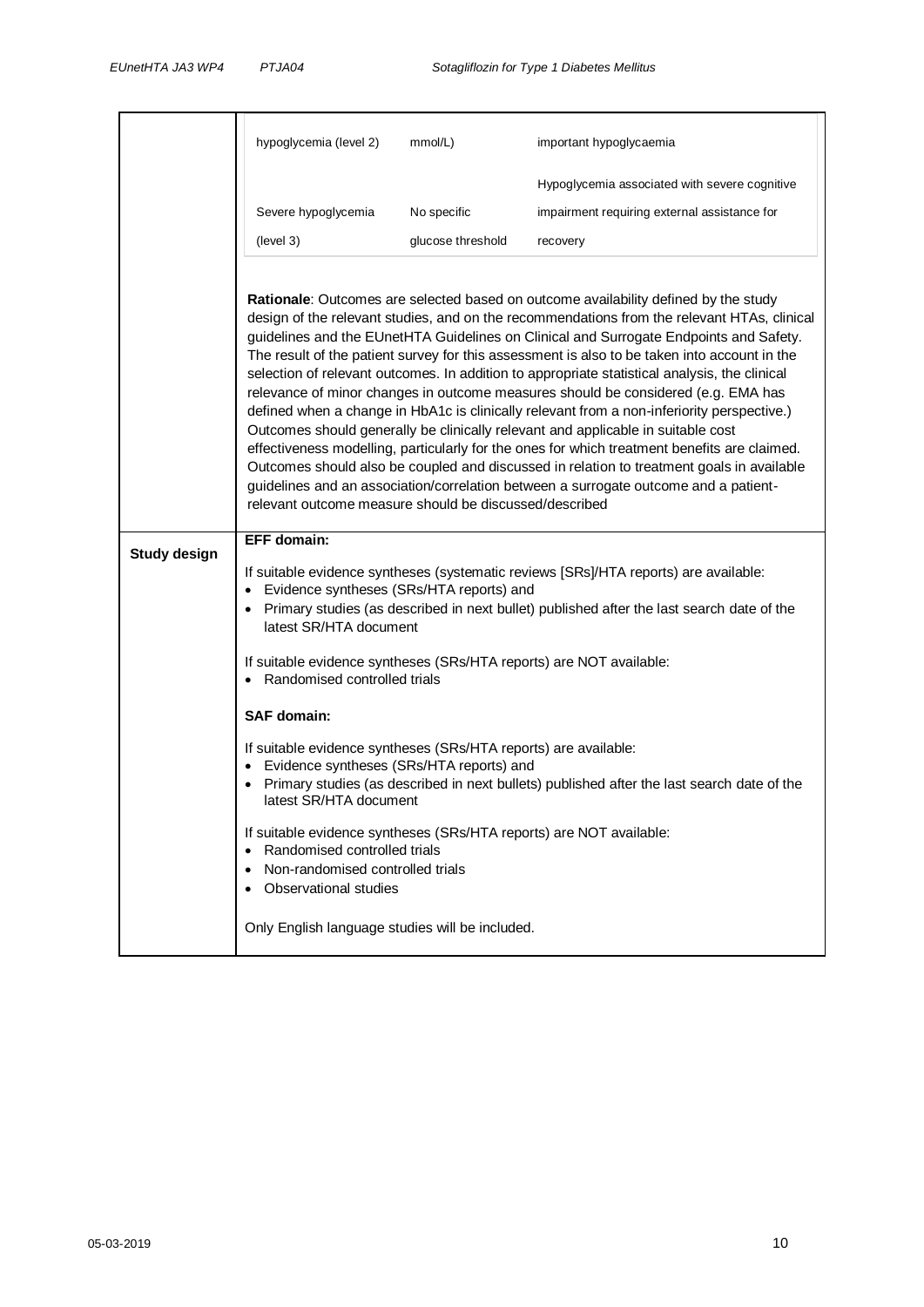## <span id="page-10-0"></span>3 Communication and collaboration

#### <span id="page-10-1"></span>**3.1 Dissemination plan**

The final rapid assessment will be published on the EUnetHTA website: [http://www.eunethta.eu/joint](http://www.eunethta.eu/joint-assessments)[assessments.](http://www.eunethta.eu/joint-assessments)

All stakeholders and contributors are informed about the publication of the final assessment by the project manager

#### <span id="page-10-2"></span>**3.2 Collaboration with stakeholders**

Collaboration with manufacturer

Manufacturers can indicate their willingness to participate by submitting an expression of interest. The REA submission file provided by the company applying for market authorisation is the basic documentation for a rapid assessment and is received by authors before the positive opinion of the CHMP. Therefore, the company applying for market authorisation might be asked to provide relevant parts (e.g. scientific discussion) of the CHMP report.

There will be a face-to-face scoping meeting of author(s)/co-author(s)/coordination team with the manufacturer. Within one week after face-to-face scoping meeting authors will send their data requirements for submission file to the manufacturer. The final submission file from the company is expected prior to the CHMP opinion. After the scoping F2F meeting, the authors finalise the project plan and plan the timelines.

In general, the consultation with the manufacturer includes the scoping (especially timelines) and the second draft of the pilot assessment. However, if necessary, it is possible to send queries to the manufacturer during the assessment phase

#### Patient involvement

EUnetHTA deems patient involvement very important for the production of Joint Assessment reports, as patients and those who support them have unique knowledge about living with a specific disease or medical condition. Therefore, at the start of this Joint Assessment an open call for patient input was published on the EUnetHTA website. This open call specifically asked patient organisations to answer the questions, as they have the position to collect and present patient's and care-givers' views and experiences by engaging with a wide range of patients and their careers.

The open call used by EUnetHTA asks general questions to elicit patients' views on living with the disease, important outcomes to be considered in this assessment and expectations about the drug under assessment. The questions are based on the HTAi questionnaire template. For more information on the development of the HTAi questionnaire template please see [their website.](https://htai.org/interest-groups/pcig/resources/for-patients-and-patient-groups/)

The open call was published on July 9<sup>th</sup> 2018 and was closed on August  $23<sup>rd</sup>$  2018, in which EUnetHTA was seeking for European and national patient organisations to provide an organisational perspective on the questions in English. In all parts of the open call, the term 'patient' refers to anyone living with, or who has lived with, the condition for which the new medicine is indicated. Two patient organisations completed the survey, namely Diabetes UK (UK) and Fede (Spain).

The information gathered from the open call was used to inform the scope of this assessment, in particular the outcomes to be considered. In the PICO table [\(Table 2-3\)](#page-7-1), the outcomes that are related to issues particularly emphasised by patient organisations are marked by an asterisk (\*).

#### <span id="page-10-3"></span>**3.3 Collaboration with EUnetHTA WPs**

For the individual rapid assessment, some collaboration with other WPs is planned: WP7 [Implementation] will be informed of the project, in order to prepare activities to improve national uptake of the final assessment. Feedback on the WP4 REA process will be asked from the involved parties by WP6 [Quality Management], and this information will be processed by WP6 to improve the quality of the process and output.

#### <span id="page-10-4"></span>**3.4 Conflict of interest and confidentiality management**

Conflicts of interest will be handled according to the EUnetHTA Conflict of Interest Policy. All individuals participating in this project will sign the standardised "Declaration of Interest and Confidentiality Undertaking" (DOICU) statement.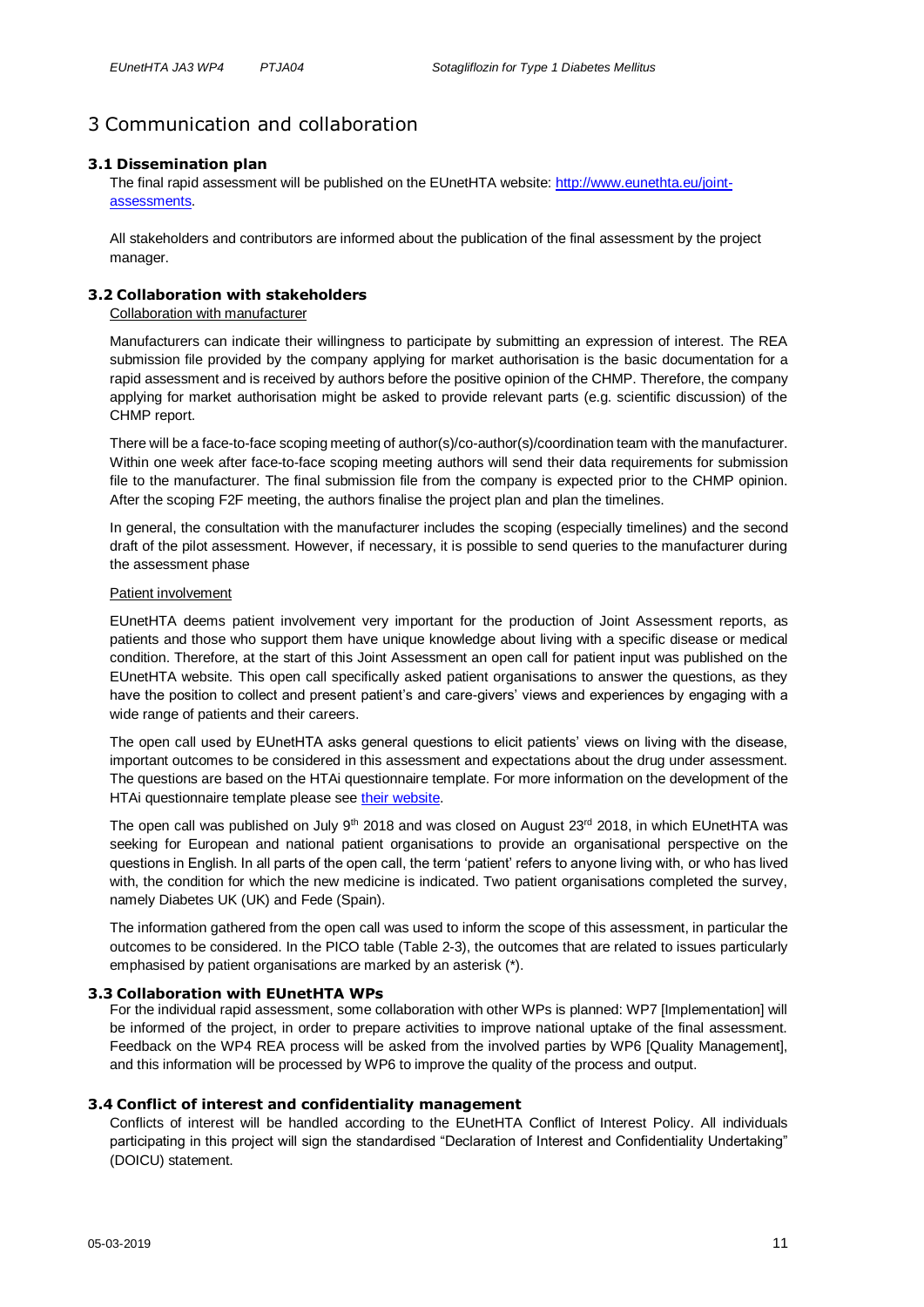Authors, co-authors and dedicated reviewers who declare a conflict of interest will be excluded from parts of or the whole work under this specific topic. However they still may be included in other assessments.

For external experts, patients or other stakeholders involved, conflict of interest declarations are collected regarding the topic. External experts or patients who declare conflict of interest will be excluded from parts of or the whole work under this specific topic. However they still may be included in other assessments.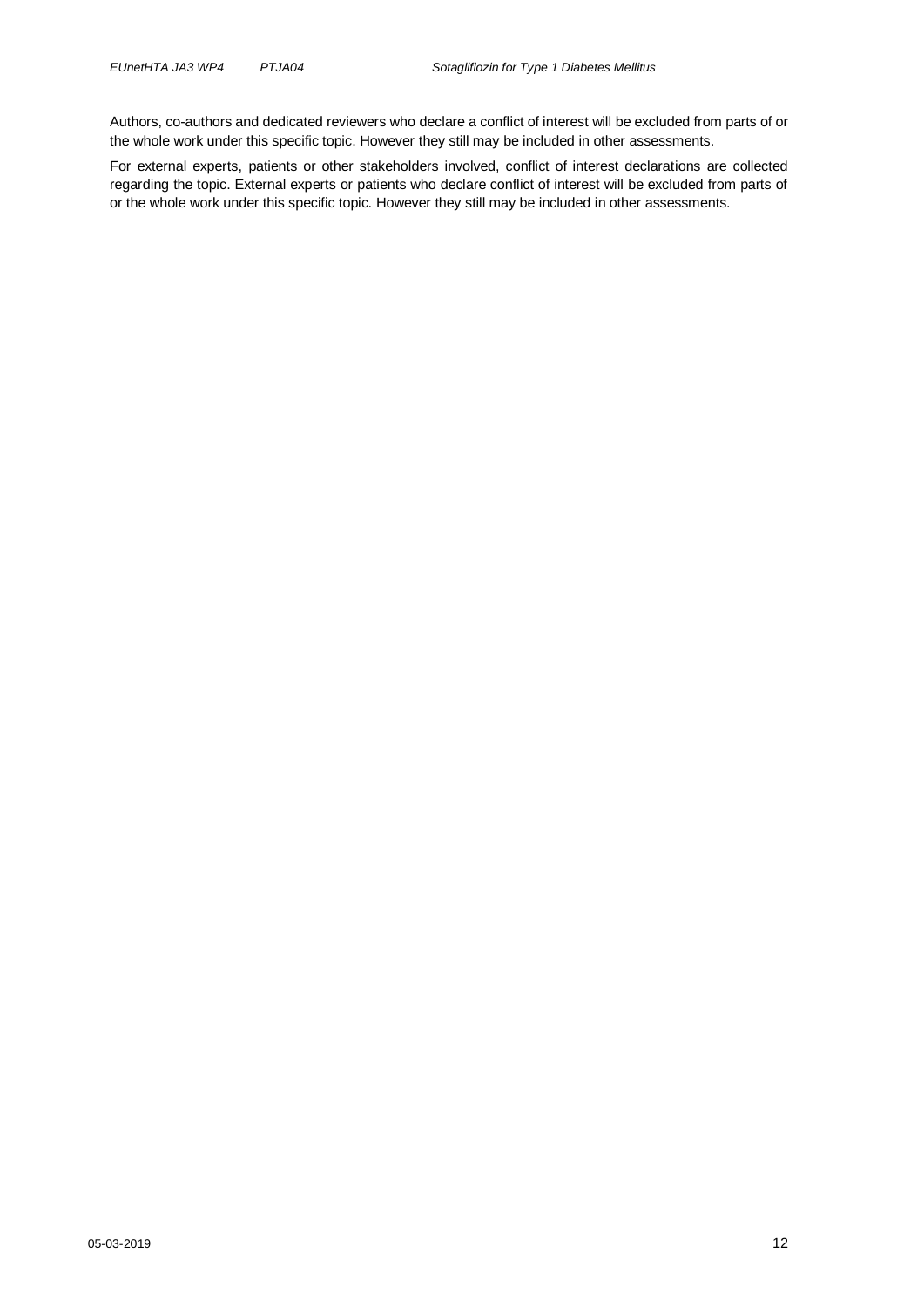### <span id="page-12-0"></span>4 References

1. EUnetHTA\_Guidelines. [Online] December 2017. http://eunethta.eu/sites/default/files/Guideline\_Information\_Retrieval\_V1-2\_2017.pdf.

2. —. Comparators & Comparisons Direct and indirect comparisons. [Online]

3. —. Endpoints sed for relative effectiveness assessment: clinical endpoints. [Online]

4. —. Levels of evidence. Internal validy of randomised controlled trials. [Online] http://www.eunethta.eu/sites/5026.fedimbo.belgium.be/files/16\_WP7-SG3-GL-int\_val\_RCTs\_amend2015.pdf.

5. A GRADE Working Group approach for rating the quality of treatment effect estimates from network meta-analysis. BMJ 2014; 349:g5630.

6. Guideline direct and indirect comparisons. [Online] https://www.eunethta.eu/wpcontent/uploads/2018/03/Direct\_comparators\_comparisons.pdf

7. International Hypoglycaemia Study Group. Glucose concentrations of less than 3.0 mmol/L (54 mg/dL) should be reported in clinical trials: a joint position statement of the American Diabetes Association and the European Association for the Study of Diabetes. Diabetes Care 2017;40:155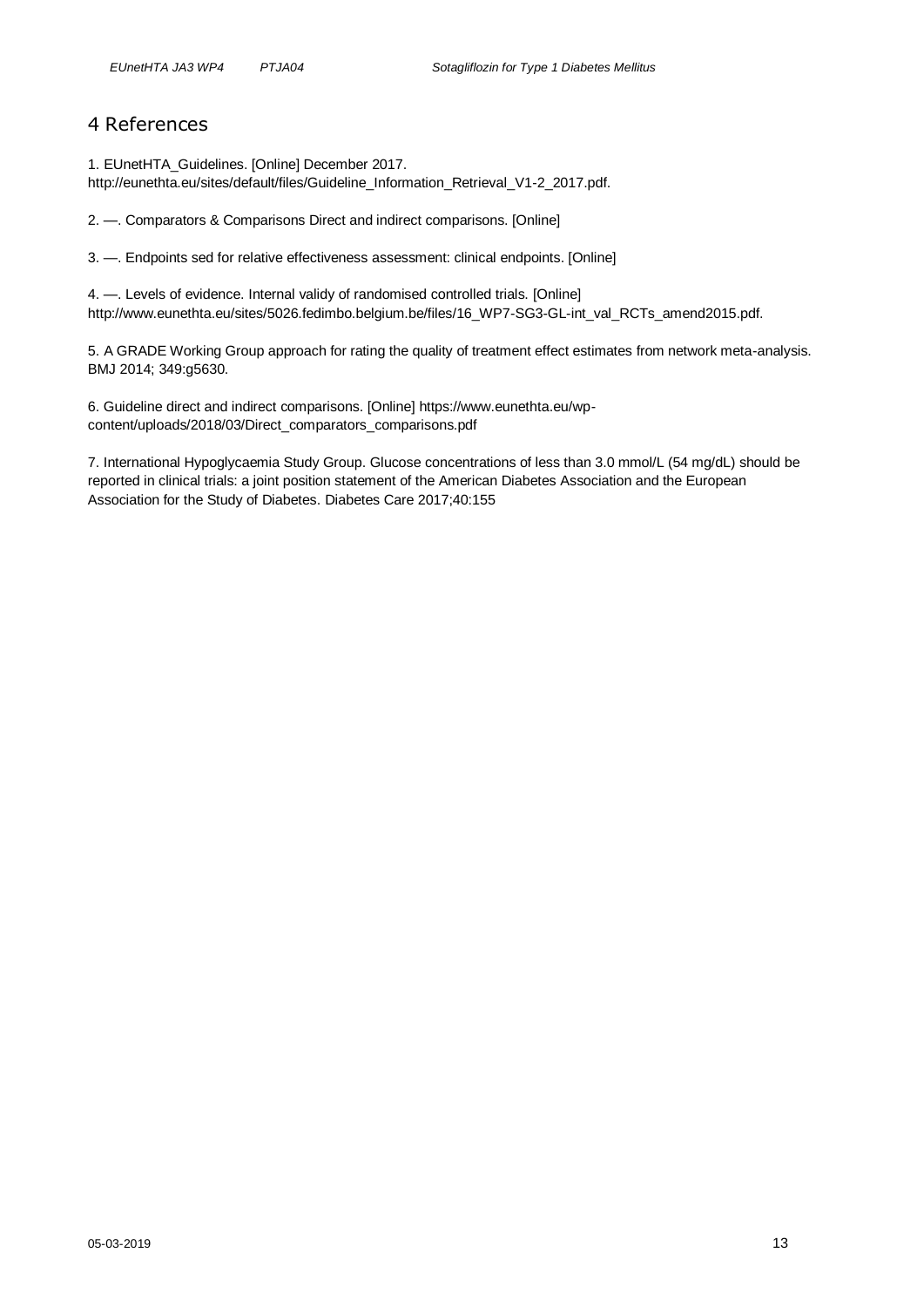# <span id="page-13-0"></span>5 Appendix A

#### <span id="page-13-1"></span>**5.1 Selected Assessment Elements**

The table shows the assessment elements and the translated research questions that will be addressed in the assessment. They are based on the assessment elements contained in the ['Model for Rapid Relative Effectiveness](http://meka.thl.fi/htacore/BrowseModel.aspx)  [Assessment'.](http://meka.thl.fi/htacore/BrowseModel.aspx) Additionally, assessment elements from other [HTA Core Model Applications](http://meka.thl.fi/htacore/BrowseModel.aspx) (for medical and surgical interventions, for diagnostic technologies or for screening) have been screened and included/ merged with the existing questions if deemed relevant.

<span id="page-13-2"></span>

|  | Table 5-1: Selected Assessment Elements |
|--|-----------------------------------------|
|--|-----------------------------------------|

| ID    | <b>Topic</b>                                                    | <b>Topic</b><br><b>Issue</b>                                                                                                                                                                       | <b>Relevance in this</b><br>assessment | <b>Mandatory</b><br>(M) or non-<br>mandatory | Research question(s) or reason<br>for non-relevance of 'mandatory'<br>elements                                                                                                                                    |  |  |
|-------|-----------------------------------------------------------------|----------------------------------------------------------------------------------------------------------------------------------------------------------------------------------------------------|----------------------------------------|----------------------------------------------|-------------------------------------------------------------------------------------------------------------------------------------------------------------------------------------------------------------------|--|--|
|       | (NM)<br>Description and technical characteristics of technology |                                                                                                                                                                                                    |                                        |                                              |                                                                                                                                                                                                                   |  |  |
| B0001 | Features of the<br>technology and<br>comparators                | What is the<br>technology and the<br>comparator(s)?                                                                                                                                                | Yes                                    | М                                            | What are sotagliflozin and optimised<br>insulin therapy and SGLT-2-<br>inhibitors?                                                                                                                                |  |  |
| A0020 | Regulatory<br><b>Status</b>                                     | For which indications<br>has the technology<br>received marketing<br>authorisation or CE<br>marking?<br>[This assessment<br>element can be<br>placed either in the<br>TEC OR in the CUR<br>domain] | Yes                                    | М                                            | What is the approved indication of<br>sotagliflozin?                                                                                                                                                              |  |  |
| B0002 | Features of the<br>technology and<br>comparators                | What is the claimed<br>benefit of the<br>technology in relation<br>to the comparator(s)?                                                                                                           | Yes                                    | М                                            | What is the claimed benefit of<br>sotagliflozin add-on to insulin<br>compared to insulin therapy alone?<br>What is the claimed benefit of<br>sotagliflozin add-on to insulin<br>compared to any SGLT-2-inhibitor? |  |  |
| B0003 | Features of the<br>technology                                   | What is the phase of<br>development and<br>implementation of the<br>technology and the<br>comparator(s)?                                                                                           | Yes                                    | NΜ                                           | What is the phase of development<br>of sotagliflozin?<br>What is the phase of development<br>of any SGLT-2-inhibitor?                                                                                             |  |  |
| B0004 | Features of the<br>technology                                   | Who administers the<br>technology and the<br>comparator(s) and in<br>what context and<br>level of care are they<br>provided?                                                                       | Yes                                    | ΝM                                           | Who administers sotagliflozin,<br>insulin, and any SGLT-2-inhibitor<br>and in what context and level of<br>care are they provided?                                                                                |  |  |
| B0008 | Investments<br>and tools<br>required to use<br>the technology   | What kind of special<br>premises are needed<br>to use the technology<br>and the<br>comparator(s)?                                                                                                  | <b>No</b>                              | <b>NM</b>                                    | Not relevant, next question more<br>appropriate.                                                                                                                                                                  |  |  |
| B0009 | Investments<br>and tools<br>required to use                     | What equipment and<br>supplies are needed<br>to use the technology                                                                                                                                 | Yes                                    | <b>NM</b>                                    | What equipment and supplies are<br>needed to use sotagliflozin, any<br>SGLT-2-inhibitor and insulin?                                                                                                              |  |  |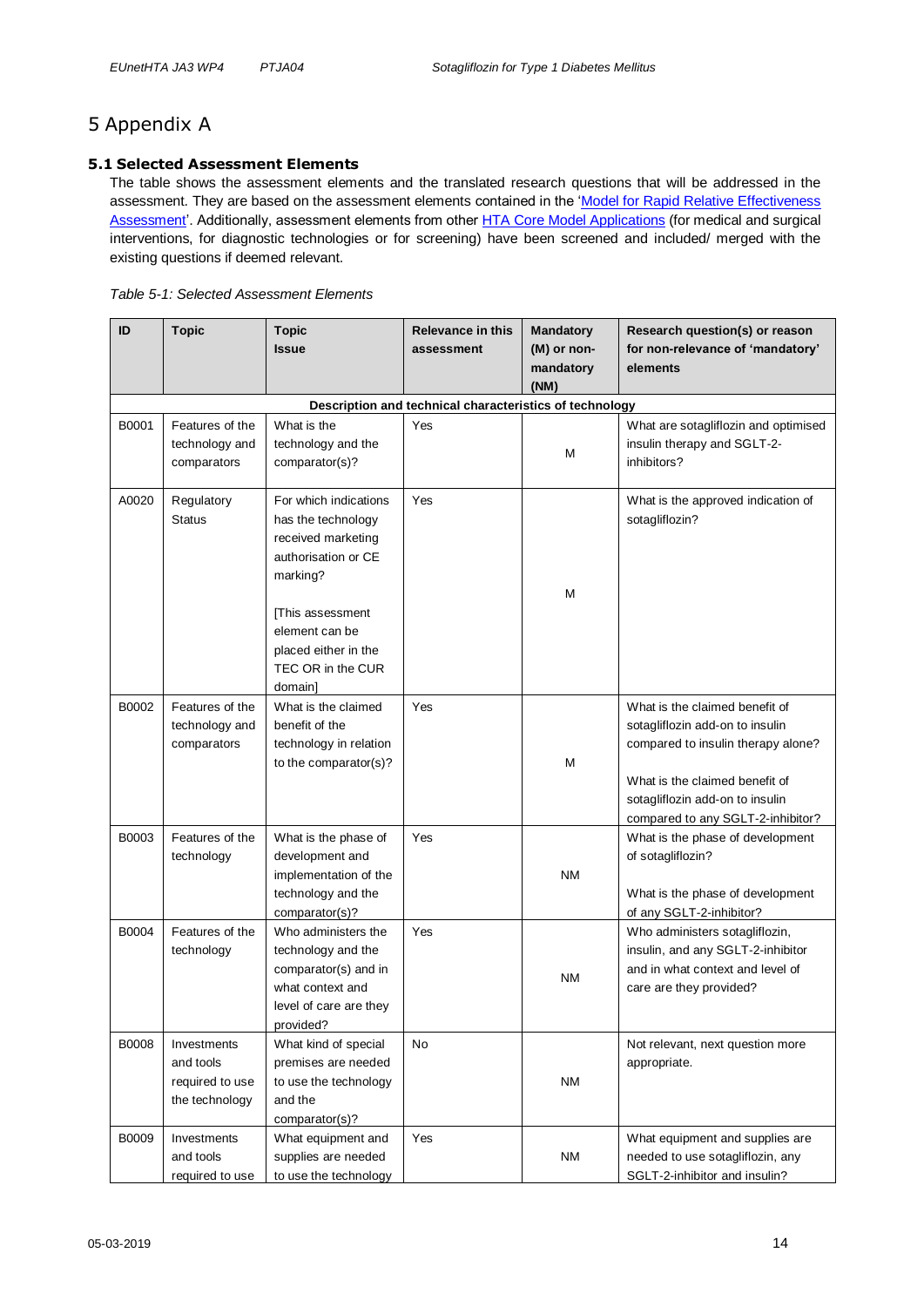| ID    | <b>Topic</b>                                 | <b>Topic</b><br><b>Issue</b>                                                                                                                            | <b>Relevance in this</b><br>assessment       | <b>Mandatory</b><br>(M) or non-<br>mandatory<br>(NM) | Research question(s) or reason<br>for non-relevance of 'mandatory'<br>elements                                                                                                                                                                                                      |
|-------|----------------------------------------------|---------------------------------------------------------------------------------------------------------------------------------------------------------|----------------------------------------------|------------------------------------------------------|-------------------------------------------------------------------------------------------------------------------------------------------------------------------------------------------------------------------------------------------------------------------------------------|
|       | the technology                               | and the<br>comparator(s)?                                                                                                                               |                                              |                                                      |                                                                                                                                                                                                                                                                                     |
| A0021 | Regulatory<br><b>Status</b>                  | What is the<br>reimbursement status<br>of the technology?<br>[This assessment<br>element can be<br>placed either in the<br>TEC OR in the CUR<br>domain] | Yes                                          | ΝM                                                   | What is the reimbursement status of<br>sotagliflozin?                                                                                                                                                                                                                               |
|       |                                              |                                                                                                                                                         | Health problem and current use of technology |                                                      |                                                                                                                                                                                                                                                                                     |
| A0002 | Target<br>Condition                          | What is the disease<br>or health condition in<br>the scope of this<br>assessment?                                                                       | Yes                                          | M                                                    | What is Type 1 diabetes in the<br>scope of this assessment?                                                                                                                                                                                                                         |
| A0003 | Target<br>Condition                          | What are the known<br>risk factors for the<br>disease or health<br>condition?                                                                           | Yes                                          | ΝM                                                   | What are the known risk factors of<br>Type 1 diabetes?                                                                                                                                                                                                                              |
| A0004 | Target<br>Condition                          | What is the natural<br>course of the disease<br>or health condition?                                                                                    | Yes                                          | M                                                    | What is the natural course of Type 1<br>diabetes?                                                                                                                                                                                                                                   |
| A0005 | Target<br>Condition                          | What are the<br>symptoms and the<br>burden of disease or<br>health condition for<br>the patient?                                                        | yes                                          | М                                                    | What are the symptoms and the<br>burden of Type 1 diabetes?                                                                                                                                                                                                                         |
| A0006 | Target<br>Condition                          | What are the<br>consequences of the<br>disease or health<br>condition for the<br>society?                                                               | yes                                          | ΝM                                                   | What are the consequences of Type<br>1 diabetes condition for the society?                                                                                                                                                                                                          |
| A0024 | Current<br>Management<br>of the<br>Condition | How is the disease or<br>health condition<br>currently diagnosed<br>according to<br>published guidelines<br>and in practice?                            | yes                                          | ΝM                                                   | How is Type 1 diabetes currently<br>diagnosed according to published<br>guidelines and in practice?<br>What are the possible differences<br>between national and European<br>guidelines?                                                                                            |
| A0025 | Current<br>Management<br>of the<br>Condition | How is the disease or<br>health condition<br>currently managed<br>according to<br>published guidelines<br>and in practice?                              | yes                                          | M                                                    | How is Type 1 diabetes currently<br>managed according to published<br>guidelines and in practice?<br>What are the possible differences<br>between national and European<br>routines?<br>Are other add-on therapies to insulin<br>used in T1DM according to<br>published guidelines? |
| A0007 | Target<br>Population                         | What is the target<br>population in this<br>assessment?                                                                                                 | yes                                          | Μ                                                    | What is the target population in this<br>assessment?                                                                                                                                                                                                                                |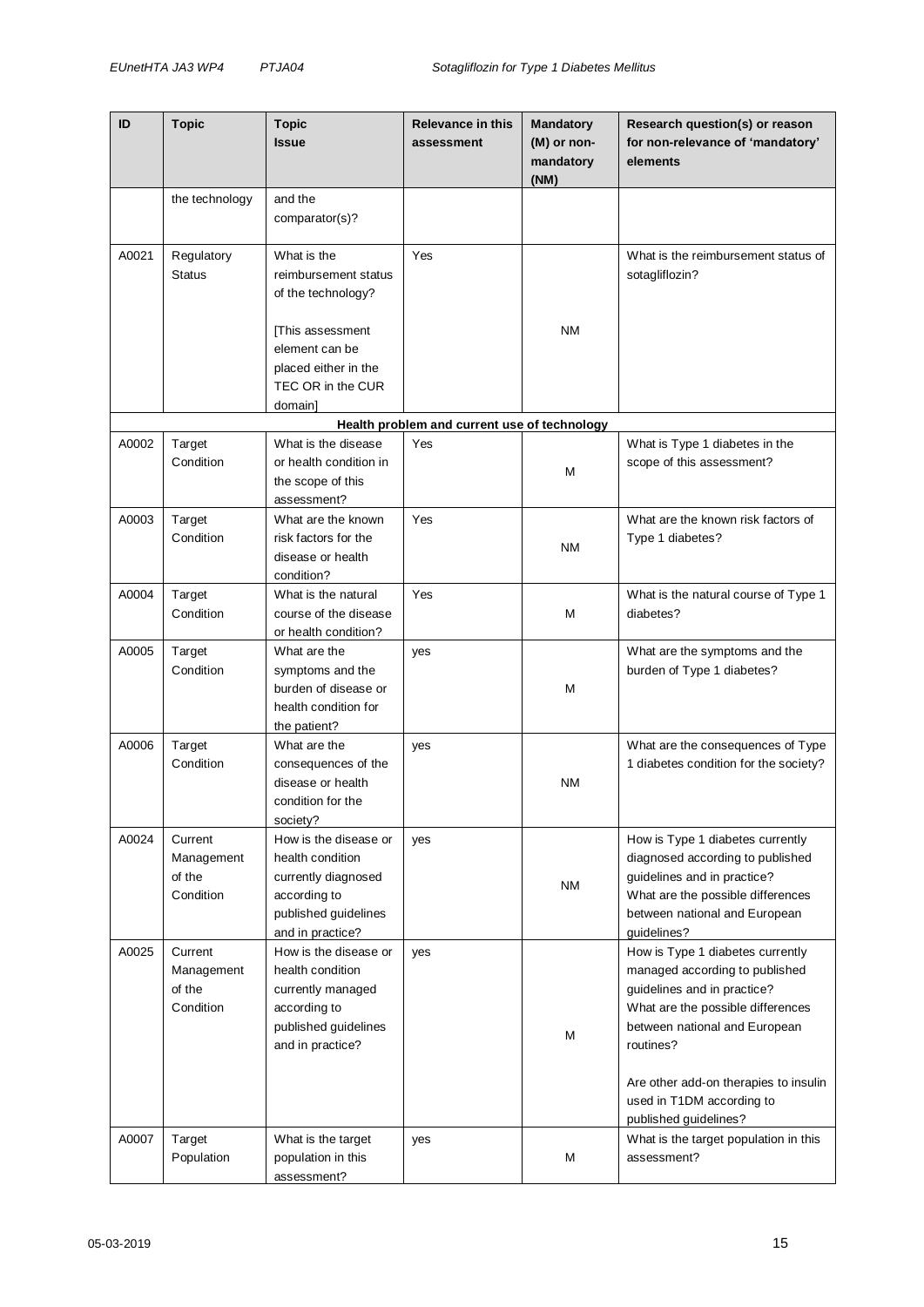| ID             | <b>Topic</b>                                                                                                                     | Topic<br><b>Issue</b>                                                                                                            | <b>Relevance in this</b><br>assessment | <b>Mandatory</b><br>(M) or non-<br>mandatory<br>(NM) | Research question(s) or reason<br>for non-relevance of 'mandatory'<br>elements                                                                                                                                                                                                              |
|----------------|----------------------------------------------------------------------------------------------------------------------------------|----------------------------------------------------------------------------------------------------------------------------------|----------------------------------------|------------------------------------------------------|---------------------------------------------------------------------------------------------------------------------------------------------------------------------------------------------------------------------------------------------------------------------------------------------|
| A0023          | Target                                                                                                                           | How many people                                                                                                                  | Yes                                    |                                                      | How many people belong to the                                                                                                                                                                                                                                                               |
|                | Population                                                                                                                       | belong to the target<br>population?                                                                                              |                                        | М                                                    | target population?                                                                                                                                                                                                                                                                          |
| A0011          | Utilisation                                                                                                                      | How much are the<br>technologies utilised?                                                                                       | No                                     | ΝM                                                   | How much are sotagliflozin and any<br>SGLT-2-inhibitor used, including a<br>discussion on other possible<br>therapies, used as add-on to insulin<br>for patients with type 1 diabetes?                                                                                                      |
|                |                                                                                                                                  |                                                                                                                                  | <b>Clinical effectiveness</b>          |                                                      |                                                                                                                                                                                                                                                                                             |
| D0001          | Mortality                                                                                                                        | What is the expected<br>beneficial effect of the<br>intervention on<br>mortality?                                                | Yes                                    | М                                                    | What is the expected beneficial<br>effect on mortality of sotagliflozin<br>add-on to optimised insulin<br>compared to optimised insulin<br>therapy alone or compared to add-<br>on of any SGLT-2-inhibitor to<br>optimised insulin?                                                         |
| D0005          | Morbidity                                                                                                                        | How does the<br>technology affect<br>symptoms and<br>findings (severity,<br>frequency) of the<br>disease or health<br>condition? | yes                                    | M                                                    | How does sotagliflozin add-on to<br>optimised insulin affect symptoms<br>and findings (severity, frequency) of<br>Type 1 diabetes compared to<br>optimised insulin therapy alone or<br>compared to add-on of any SGLT-2-<br>inhibitor to optimised insulin?                                 |
| D0006          | Morbidity                                                                                                                        | How does the<br>technology affect<br>progression (or<br>recurrence) of the<br>disease or health<br>condition?                    | yes                                    | M                                                    | How does sotagliflozin add-on to<br>optimised insulin therapy affect<br>progression of Type 1 diabetes<br>compared to optimised insulin<br>therapy alone or compared to add-<br>on of any SGLT-2-inhibitor to<br>optimised insulin?                                                         |
| D0011          | Function                                                                                                                         | What is the effect of<br>the technology on<br>patients' body<br>functions?                                                       | yes                                    | M                                                    | What is the effect of sotagliflozin<br>add-on to optimised insulin therapy<br>on patients' body functions<br>compared to optimised insulin<br>therapy alone or compared to add-<br>on of any SGLT-2-inhibitor to<br>optimised insulin?                                                      |
| D0016          | Function                                                                                                                         | How does the use of<br>technology affect<br>activities of daily<br>living?                                                       | yes                                    | <b>NM</b>                                            | How does the use of sotagliflozin<br>add-on to optimised insulin therapy<br>affect activities of daily living<br>compared to optimised insulin<br>therapy alone or compared to add-<br>on of any SGLT-2-inhibitor to<br>optimised insulin?                                                  |
| D0012<br>D0013 | Health-related<br>quality of life<br>(Importance<br>particularly<br>emphasised<br>by patient<br>organisations)<br>Health-related | What is the effect of<br>the technology on<br>generic health-related<br>quality of life?<br>What is the effect of                | yes<br>yes                             | М                                                    | What is the effect of sotagliflozin<br>add-on to optimised insulin therapy<br>on generic health-related quality of<br>life compared to optimised insulin<br>therapy alone or compared to add-<br>on of any SGLT-2-inhibitor to<br>optimised insulin?<br>What is the effect of sotagliflozin |
|                | quality of life                                                                                                                  | the technology on                                                                                                                |                                        | M                                                    | add-on to optimised insulin therapy                                                                                                                                                                                                                                                         |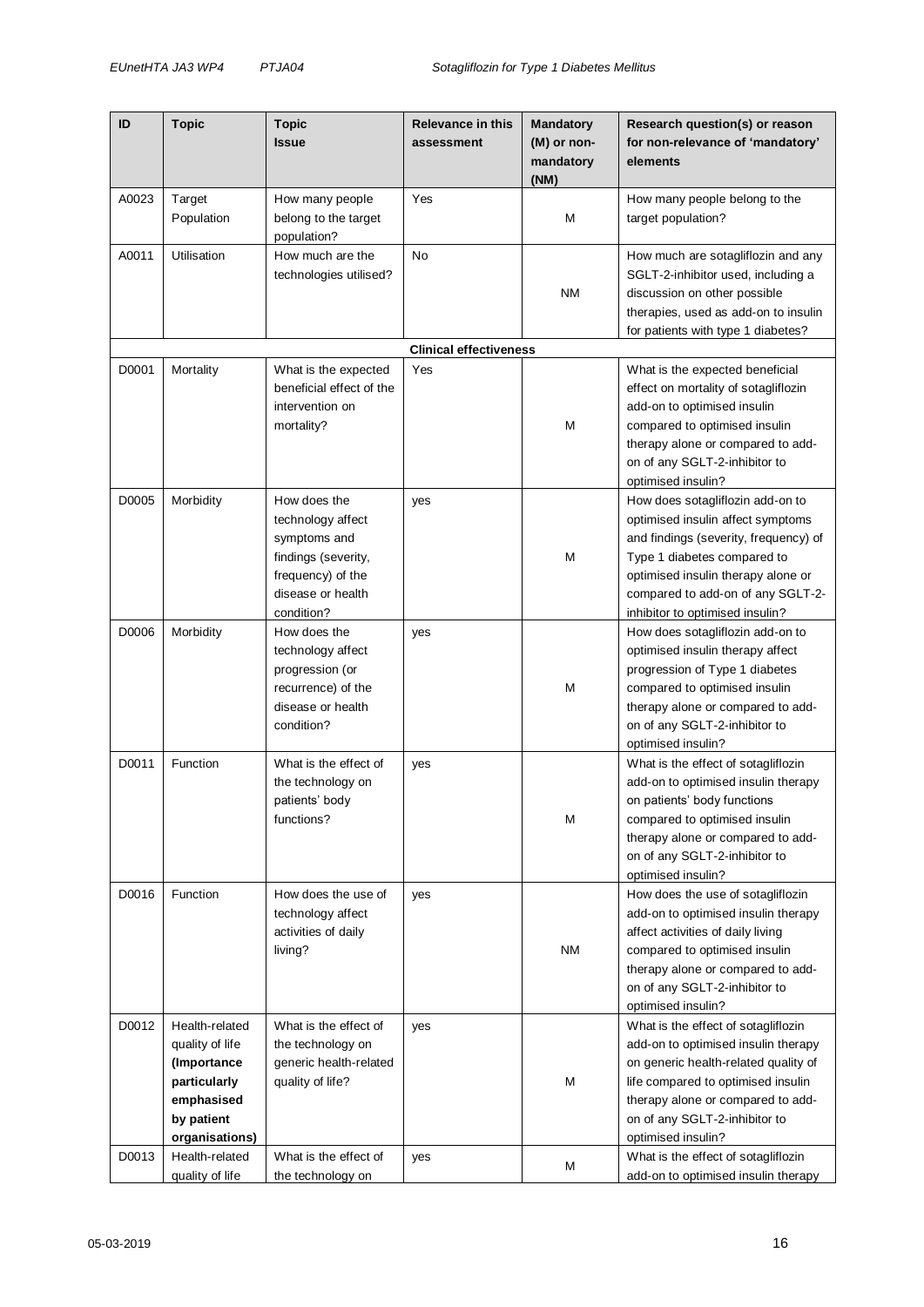| ID    | <b>Topic</b>                                                              | <b>Topic</b><br><b>Issue</b>                                                                                                   | <b>Relevance in this</b><br>assessment | <b>Mandatory</b><br>(M) or non-<br>mandatory<br>(NM) | Research question(s) or reason<br>for non-relevance of 'mandatory'<br>elements                                                                                                                                                                                                                                                                                                                                                      |
|-------|---------------------------------------------------------------------------|--------------------------------------------------------------------------------------------------------------------------------|----------------------------------------|------------------------------------------------------|-------------------------------------------------------------------------------------------------------------------------------------------------------------------------------------------------------------------------------------------------------------------------------------------------------------------------------------------------------------------------------------------------------------------------------------|
|       | (Importance<br>particularly<br>emphasised<br>by patient<br>organisations) | disease-specific<br>quality of life?                                                                                           |                                        |                                                      | on diabetes-specific quality of life<br>compared to optimised insulin<br>therapy alone or compared to add-<br>on of any SGLT-2-inhibitor to<br>optimised insulin?                                                                                                                                                                                                                                                                   |
| D0017 | Patient<br>satisfaction                                                   | Were patients<br>satisfied with the<br>technology?                                                                             | yes                                    | ΝM                                                   | Were patients satisfied with the<br>sotagliflozin add-on to optimised<br>insulin therapy compared to<br>optimised insulin therapy alone or<br>compared to add-on of any SGLT-2-<br>inhibitor to optimised insulin?                                                                                                                                                                                                                  |
|       |                                                                           |                                                                                                                                | <b>Safety</b>                          |                                                      |                                                                                                                                                                                                                                                                                                                                                                                                                                     |
| C0008 | Patient safety                                                            | How safe is the<br>technology in relation<br>to the comparator(s)?                                                             | yes                                    | M                                                    | How safe is sotagliflozin add-on to<br>optimised insulin in relation to<br>optimised insulin therapy alone or in<br>relation to add-on of any SGLT-2-<br>inhibitor to optimised insulin?<br>What is the frequency of any<br>adverse event of sotagliflozin add-<br>on to optimised insulin therapy<br>compared to optimised insulin<br>therapy alone or in relation to add-<br>on of any SGLT-2-inhibitor to<br>optimised insulin?? |
| C0002 | Patient safety                                                            | Are the harms related<br>to dosage or<br>frequency of applying<br>the technology?                                              | yes                                    | Μ                                                    | Are the harms related to dosage of<br>sotagliflozin?                                                                                                                                                                                                                                                                                                                                                                                |
| C0004 | Patient safety                                                            | How does the<br>frequency or severity<br>of harms change over<br>time or in different<br>settings?                             | No                                     | <b>NM</b>                                            |                                                                                                                                                                                                                                                                                                                                                                                                                                     |
| C0005 | Patient safety                                                            | What are the<br>susceptible patient<br>groups that are more<br>likely to be harmed<br>through the use of the<br>technology?    | yes                                    | м                                                    | What are the susceptible patient<br>groups that are more likely to be<br>harmed through the use of<br>sotagliflozin?                                                                                                                                                                                                                                                                                                                |
| C0007 | Patient safety                                                            | Are the technology<br>and comparator(s)<br>associated with user-<br>dependent harms?                                           | no                                     | ΝM                                                   |                                                                                                                                                                                                                                                                                                                                                                                                                                     |
| B0010 | Safety risk<br>management                                                 | What kind of<br>data/records and/or<br>registry is needed to<br>monitor the use of the<br>technology and the<br>comparator(s)? | yes                                    | <b>NM</b>                                            | What kind of data/records and/or<br>registry is needed to monitor the<br>use of sotagliflozin and insulin?                                                                                                                                                                                                                                                                                                                          |